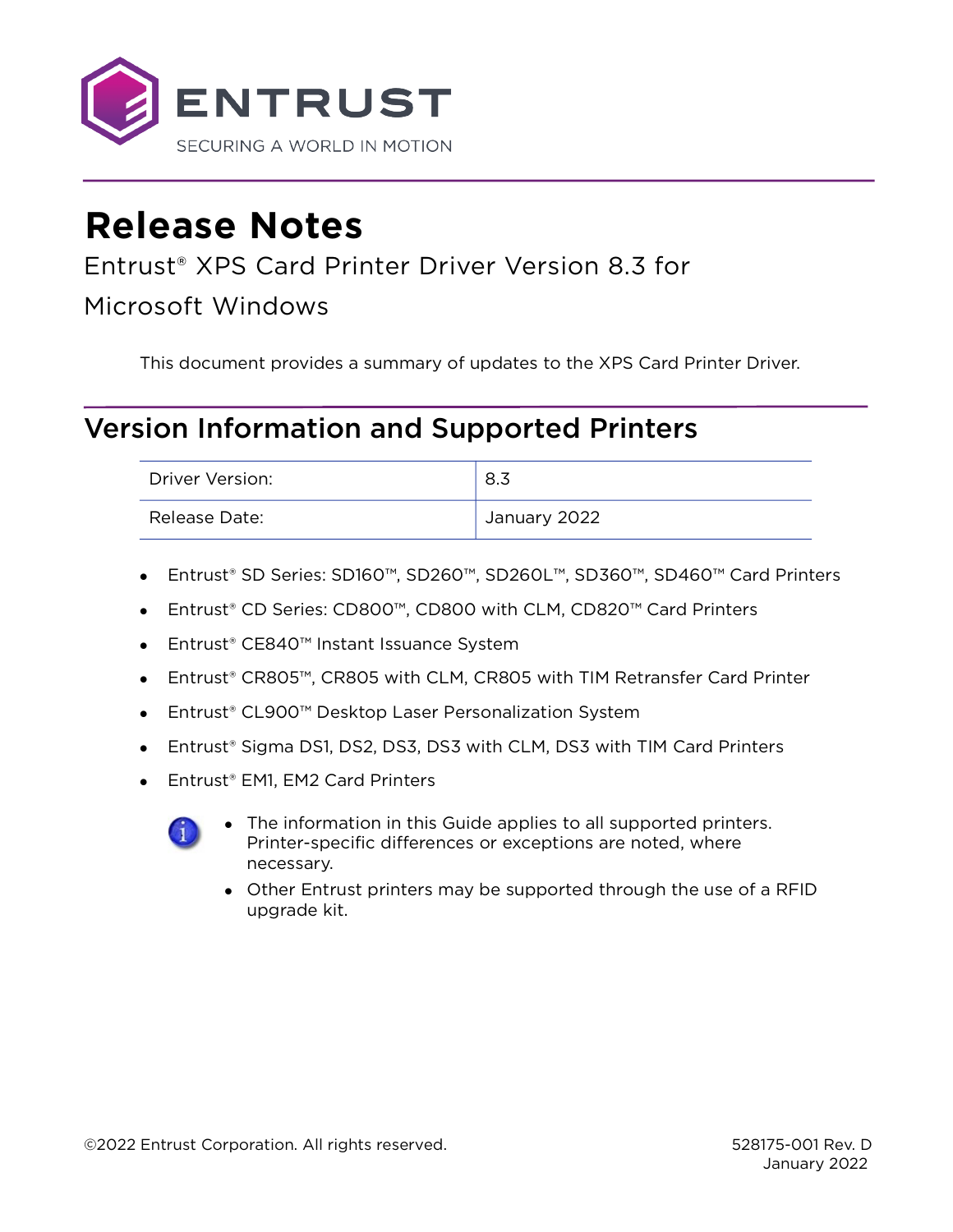#### Supported Microsoft Windows Operating Systems

- Windows 10 (32-bit and 64-bit), supported versions
- Windows 8.2 (32-bit and 64-bit) Windows Server 2019
- Windows Server 2016
- Windows Server 2012 R2 (64-bit)



- Windows 7 SP1 and Windows Server 2008 R2 are not supported, but installation is allowed.
- Windows XP, Windows Vista, and Windows Server 2003 R2 are not supported by this version of the Card Printer Driver. Driver versions 6.x are available for these Windows versions.



An attribution table has been added to the driver, and can be found at C:\ProgramData\Datacard\XPS\_Card\_Printer\XPS\_Card\_Printer\_Driv er\_Open\_Source\_Attribution\_Table.html

## Supported Languages

- Driver user interface. The user interface supports the following languages: English, German, French, French Canadian, Spanish (Latin America), Portuguese (Brazil), Russian, Japanese, Korean, Simplified Chinese, Arabic. The following languages were translated previously, but were not updated: Italian, Traditional Chinese, Czech, Polish, Romanian.
- Driver installation. The installation supports the following languages. English, German, French, French Canadian, Spanish (Latin America), Portuguese (Brazil), Russian, Japanese, Korean, Simplified Chinese, Arabic. The following languages were translated previously, but were not updated: Italian, Traditional Chinese, Polish. (Languages not listed display in English during installation.)